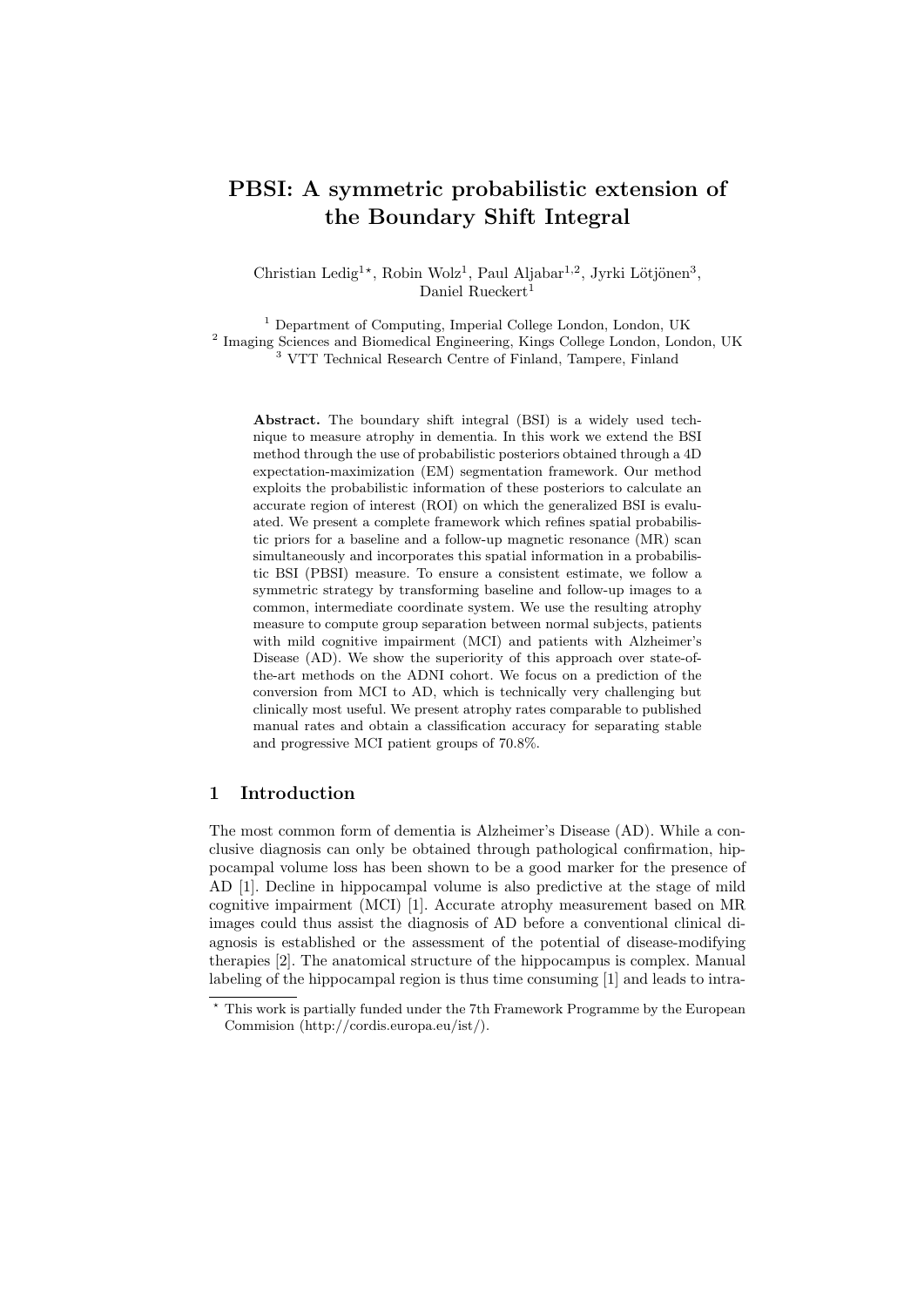and inter-rater variability. This motivates the need for accurate and automatic methods. For example, in [3] the scans of single timepoints are nonrigidly aligned with a probabilistic atlas which is then employed to segment the hippocampus. To quantify hippocampal atrophy automatically in longitudinal structural MR images several techniques have been proposed: These techniques are either based on the automatic segmentation of the hippocampal area, using for example graph cuts [4], or on registration-based methods such as the boundary shift integral (BSI) [1, 2].

In this work we present a model that exploits advantages of both segmentationand registration-based approaches, by incorporating subject-specific probabilistic spatial information into the original BSI formulation [5]. Our method relies on probability maps that we enhance with a 4D expectation-maximization (EM) algorithm [6], which refines prior information based on the intensities of the images. We avoid bias towards either of the two timepoints by following a symmetric strategy [2, 7]. We evaluate the proposed method by comparing classification accuracies, atrophy rates and samples sizes on a subset of the ADNI cohort to a state-of-the-art method based on graph cuts [4].

## 2 Method

#### 2.1 Notation and Prerequisites

In the following we consider a pair of  $T_1$ -weighted MR images,  $\mathbf{I}^t$  and  $\mathbf{I}^{t+1}$ , of the same subject acquired at different timepoints. Let the  $n$  voxels in an MR image be indexed by  $i = 1, ..., n$ . Denoting the intensity at a voxel as  $y_i \in \mathbb{R}^m$ an image can be defined as  $\mathbf{I}^t = \{y_1, y_2, \dots, y_n\}$ . In this paper we focus on the single channel case  $(m = 1)$ . For a given image **I** the corresponding probabilistic segmentation is given as  $\mathbf{S}_{\text{prob}} = {\mathbf{z}_1, \mathbf{z}_2, \dots, \mathbf{z}_n}$ , where  $\mathbf{z}_i$  is a vector of size K and the  $k^{\text{th}}$  component represents the probability that a voxel belongs to a structural class  $k$ . Since hippocampal atrophy is a characteristic of AD, we focus in this work on the segmentation of the hippocampus. The component of  $S_{\text{prob}}$  that is representing the hippocampus label is abbreviated, for a certain time point and thus for an image  $I^t$ , as  $p^t$ . We denote the rigid transformation from the coordinate system of  $I^t$  to that of  $I^{t+1}$  as  $R_{I^t,I^{t+1}}$ . Parameters are denoted as lower case Greek letters and sets with Ω.

We assume that individual brain masks are available to skull-strip all baseline images,  $I<sup>t</sup>$ , and that subject-specific probabilistic priors for the hippocampal region in the baseline scan,  $p_{\text{prior}}^t$ , exist. These priors can be calculated with, for example, multi-atlas propagation techniques such as LEAP [8]. Subsequent time points  $I^{t+1}$  can be skull-stripped using a rigid transformation  $R_{I^t,I^{t+1}}$  of the baseline masks. All skull-stripped images are intensity normalized, since the BSI is defined on intensity differences on normalized images [5].

## 2.2 Symmetrizing the process

In order to process both timepoints simultaneously we transform each pair of baseline and follow up images to their common intermediate rigid space. This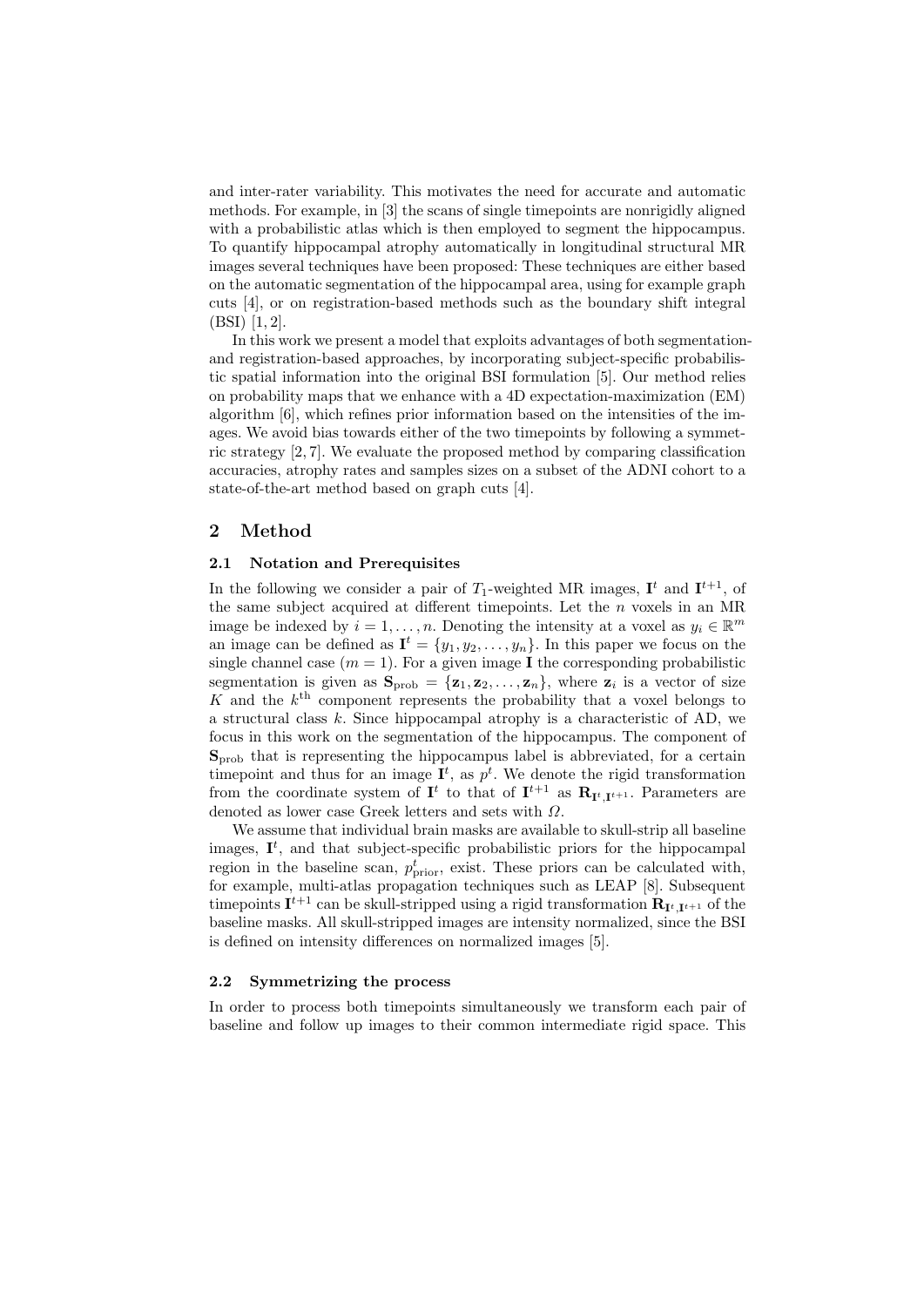is important to reduce bias introduced by asymmetric interpolation [7] or by randomly defining one of the coordinate systems, of  $I<sup>t</sup>$  or  $I<sup>t+1</sup>$ , as reference coordinate system [2]. The symmetrizing is carried out using the rigid transformation  $\mathbf{R}_{\mathbf{I}^t, \mathbf{I}^{t+1}}^{0.5}$  obtained by taking the square root of the transformation matrix of  $\mathbf{R}_{\mathbf{I}^t, \mathbf{I}^{t+1}}$ . Probabilistic spatial hippocampus priors, which are required for each baseline scan, are then also rigidly mapped to this common space. Following this symmetric approach both baseline and follow-up image are mapped and resliced in the same space, which reduces bias towards one coordinate system [2, 7].

### 2.3 Posteriors through 4D EM optimization

The challenge is to estimate the underlying but unknown probabilistic segmentations  $\mathbf{S}^t$ <sub>prob</sub>,  $\mathbf{S}^{t+1}$ <sub>prob</sub> by means of the observed intensities  $y_i^t$ ,  $y_i^{t+1}$  and the available subject-specific probabilistic priors  $p_{\text{prior}}^t$  and  $p_{\text{prior}}^{t+1}$ . We adopt the common assumption [6] that the observed log-transformed intensities of voxels belonging to a certain class k are normally distributed with mean  $\mu_k$  and standard deviation  $\sigma_k$ . The overall parameters for this intensity model are thus  $\mathbf{\Phi} = \{(\mu_1, \sigma_1), (\mu_2, \sigma_2), \ldots, (\mu_K, \sigma_K)\}\.$  By assuming the same parameters  $\mathbf{\Phi}$  for both timepoints, we model and segment both timepoints simultaneously in a 4D EM framework. Smoothness within the segmentations is enforced with a global and stationary Markov Random Field (MRF) [6].

Our model thus consists of one Gaussian intensity distribution  $(\mu_1, \sigma_1)$ , that models the intensity distribution within the hippocampus at both timepoints, and  $K - 1$  Gaussian distributions modeling the intensities in the background. Prior spatial information is incorporated by a thresholded version of the available subject-specific soft segmentation of the hippocampus, where we use the same prior for both timepoints. We thus have:

$$
p_{\text{prior}}^t(i) = p_{\text{prior}}^{t+1}(i) = \begin{cases} \alpha, & \text{if } p_{\text{prior}}^t(i) > \alpha \\ 0, & \text{if } p_{\text{prior}}^t(i) < \beta \\ p_{\text{prior}}^t(i), & \text{else} \end{cases} \tag{1}
$$

A mask on which the 4D EM refinement is carried out, can be obtained by dilating a region defined by the spatial priors  $p_{\text{prior}}^t$  and  $p_{\text{prior}}^{t+1}$ .

## 2.4 Probabilistic Boundary Shift Integral

We calculate the volume change  $\Delta v$  between a structure in the follow-up scan  $\mathbf{I}^{t+1}$  and the corresponding structure in the baseline scan  $\mathbf{I}^t$  based on a modified version of the boundary shift integral (BSI), which was proposed by Freeborough et al. [5]. To incorporate the spatial information provided by the probabilistic segmentations  $S^{t}$ <sub>prob</sub>,  $S^{t+1}$ <sub>prob</sub> into the measure, we define a probabilistic boundary shift integral (PSBI). We introduce a novel spatially dependent weighting function  $\gamma(i) \equiv \gamma(\mathbf{S}^t_{\text{prob}}, \mathbf{S}^{t+1}_{\text{prob}}, i)$  that can be defined to adapt the model to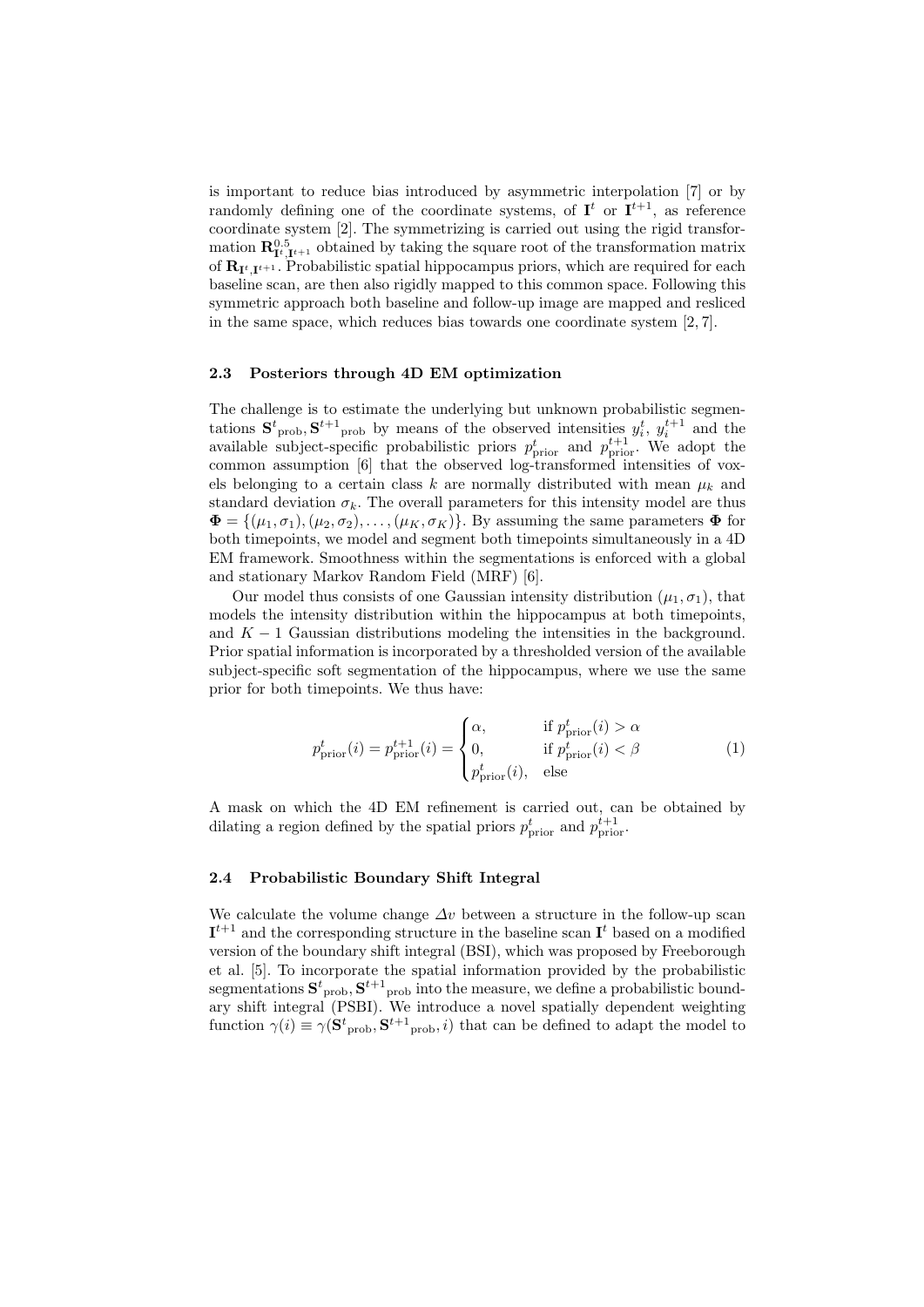the application. The PBSI is calculated on a region of interest (ROI)  $\Omega$  covering the boundary of the hippocampus to surrounding tissue. We define the PBSI as:

$$
\Delta v = \frac{v_{\text{voxel}}}{\xi_{\text{high}} - \xi_{\text{low}}} \sum_{i \in \Omega} \gamma(i) (\text{clip}(\mathbf{I}^{t+1}(i), \xi_{\text{low}}, \xi_{\text{high}}) - \text{clip}(\mathbf{I}^t(i), \xi_{\text{low}}, \xi_{\text{high}}))
$$
(2)

where the thresholds  $\xi_{\text{low}}$  and  $\xi_{\text{high}}$  are to be defined such that  $\xi_{\text{low}}$  represents intensities outside and  $\xi_{\text{high}}$  inside the hippocampus respectively. The clipping function is defined as:

$$
\text{clip}(y_i, \xi_{\text{low}}, \xi_{\text{high}}) = \begin{cases} \xi_{\text{low}}, & \text{if } y_i < \xi_{\text{low}} \\ y_i, & \text{if } \xi_{\text{low}} \le y_i \le \xi_{\text{high}} \\ \xi_{\text{high}}, & \text{if } y_i > \xi_{\text{high}} \end{cases} \tag{3}
$$

Since we have probabilistic segmentations  $(\mathbf{S}^t_{\text{prob}}, \mathbf{S}^{t+1}_{\text{prob}})$  of the hippocampus in baseline and follow-up scans available, the ROI  $\Omega$  can be obtained completely automatically. In order to calculate  $\Omega$ , we generalize the definition given in [5] and compute  $\Omega_{\mathrm{PBSI}}$  based on probability maps. We use the fuzzy union and intersection of two probabilistic maps:

$$
\bigcup (p_i, p_j) := max(p_i, p_j) \qquad \qquad \bigcap (p_i, p_j) := min(p_i, p_j) \qquad \qquad (4)
$$

and the binarized versions depending on thresholds  $\eta$  and  $\zeta$ :

$$
\cap_{\eta}(p_i, p_j) := \begin{cases} 1, & \text{if } \eta \leq \cap(p_i, p_j) \\ 0, & \text{else} \end{cases} \qquad \qquad \cup_{\zeta} (p_i, p_j) := \begin{cases} 1, & \text{if } \zeta \leq \cup(p_i, p_j) \\ 0, & \text{else} \end{cases} \qquad (5)
$$

The ROI  $\Omega_{\rm PBSI}$  is then given as the difference,  $\bar{\Omega} \setminus \check{\Omega}$ , of a region  $\bar{\Omega}$  describing the outer boundary of the ROI and an interior region lying completely within the hippocampus  $\Omega$ .

$$
\check{\Omega} = \varepsilon^{n_e} \left[ \cap_{\eta} (\mathbf{S}_{\text{prob}}^t, \mathbf{S}_{\text{prob}}^{t+1}) \right] \qquad \qquad \bar{\Omega} = \varrho^{n_d} \left[ \cup_{\zeta} (\mathbf{S}_{\text{prob}}^t, \mathbf{S}_{\text{prob}}^{t+1}) \right] \qquad (6)
$$

The operators  $\varepsilon^{n_e}$  and  $\varrho^{n_d}$  denote the  $n_e$ - and  $n_d$ -times application of the erosion and dilation operators. A common choice is  $n_e = n_d = 1$  for both the erosion and dilation operator [5]. In our model we can also achieve and control the erosion by varying  $\eta$  for  $\Omega$ . The model also allows to control the calculation of  $\Omega$  via the parameter  $\zeta$ . Fig. 1 shows an example of a ROI, computed based on either hard segmentations ( $\Omega_{\text{BSI}}$ ) or the proposed method ( $\Omega_{\text{PBSI}}$ ).

## 3 Experimental Results

We evaluated our method on 377 subjects from the Alzheimer's Disease Neuroimaging Initiative (ADNI, adni.loni.ucla.edu) database [9], where we segmented the left hippocampus. The cohort consisted of the 105 healthy controls (CN), 189 subjects with MCI and 83 AD patients for which a 12 month follow-up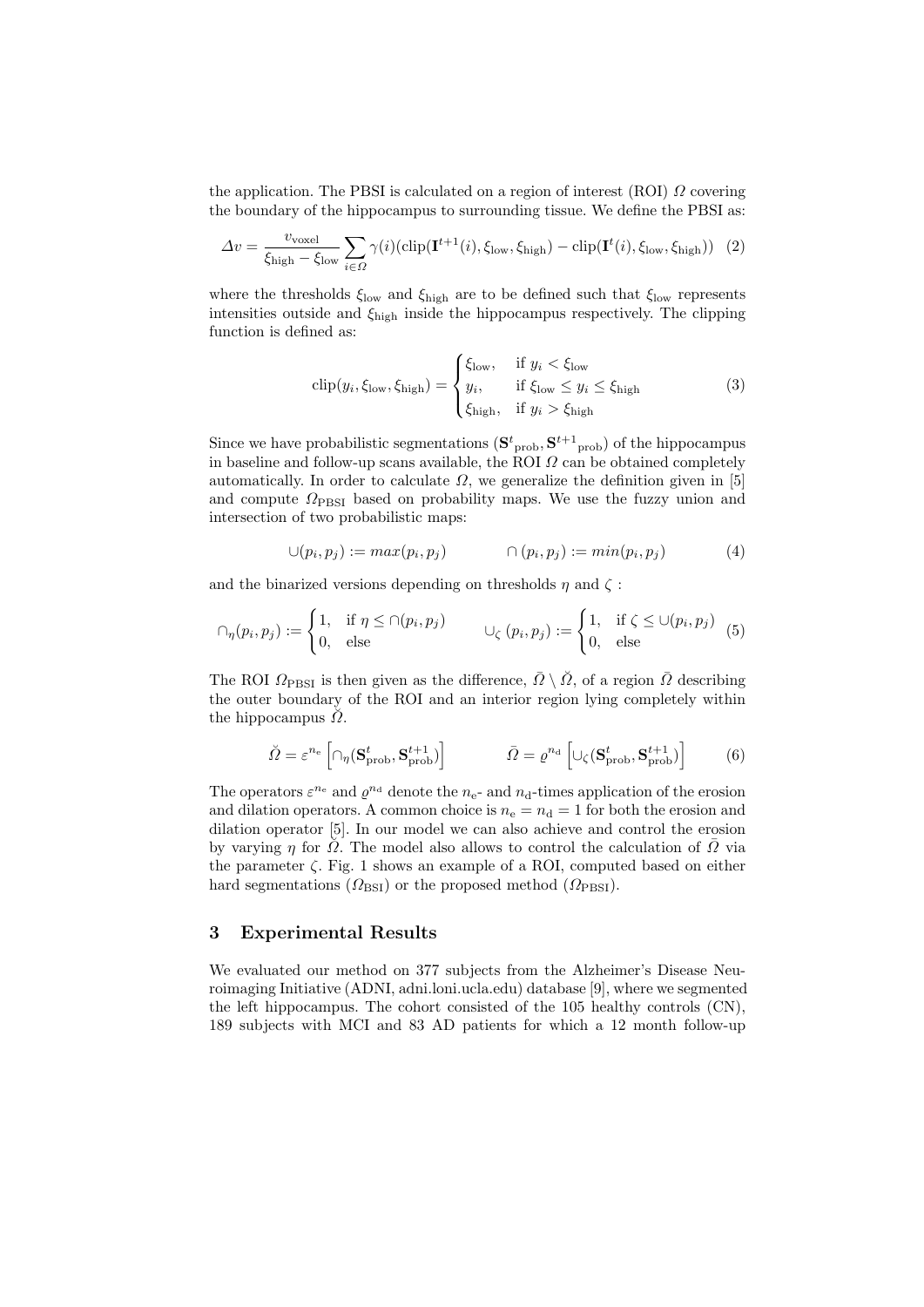

Fig. 1. ROI (red) for the calculation of BSI. Based on hard labels  $(\Omega_{\text{BSI}})$ , left) and based on the proposed method with probabilistic labels ( $\Omega_{\text{PBSI}}$ , right)  $[\eta = 0.95, n_e = 0 \text{ and } \zeta = 0.90, n_d = 1].$ 

scan, spatial priors [8], brain masks for the baseline scans [10] and results from a reference method [4] were available. The MCI group is further divided into 110 non-converting, stable (sMCI) and 79 converting, progressive MCI patients (pMCI) respectively. The main focus was on classification accuracy, but atrophy rate and sample size calculations were also performed.

In the following, we compare five different approaches against volume changes computed on the left hippocampus with a state-of-the-art method based on graph cuts ('4D GC') [4]. We denote the atrophy computation based on label volumes obtained by the 4D EM segmentation as '4D EM'. This approach is expected to perform similar to 4D GC since it represents also an intensity based refinement of spatial priors computed with LEAP [8]. Next to these we calculated atrophy rates based on the standard BSI, with a ROI based on hard labels  $(\Omega_{\text{BSI}}, \text{Fig. 1})$ , and different versions of the PBSI with ROIs either  $\Omega_{\text{BSI}}$  or  $\Omega_{\rm PBSI}$ . For this we defined  $\gamma$  as either  $\gamma \equiv 1$  ('PBSI<sub>1</sub>'), which represents the standard BSI with the ROI determined according to the proposed method, or  $\gamma = \max(0.5, p_{\text{prob}}^t, p_{\text{prob}}^{t+1})$  ('PBSI<sub> $\gamma$ </sub>'). The latter version decreases the weight of voxels that do not clearly represent hippocampal tissue.

## 3.1 Preprocessing Strategy and Parameters

For skull-stripping we employed brain masks obtained by a semi-automatic procedure as described in [10]. We then computed robustly intensity-scaled versions of the  $T_1$  MR images and mapped the baseline  $\mathbf{I}^t$ , the 12 month follow-up scans  $\mathbf{I}^{t+1}$  and the probabilistic priors obtained through LEAP [8] to a common space as described in Section 2.2.

We thresholded the spatial prior for the hippocampus with parameters  $\alpha = 0.8$ and  $\beta = 0$ . We consider an upper threshold of 0.8 as reasonable since it slightly relaxes the priors and thus allows non-hippocampal tissue in the follow-up scan to change the label. The MRF parameter controlling the connectivity over time was set to 0, since we do not want to penalize the detection of a decrease in label volume over time. Since different tissue types, including cerebrospinal fluid,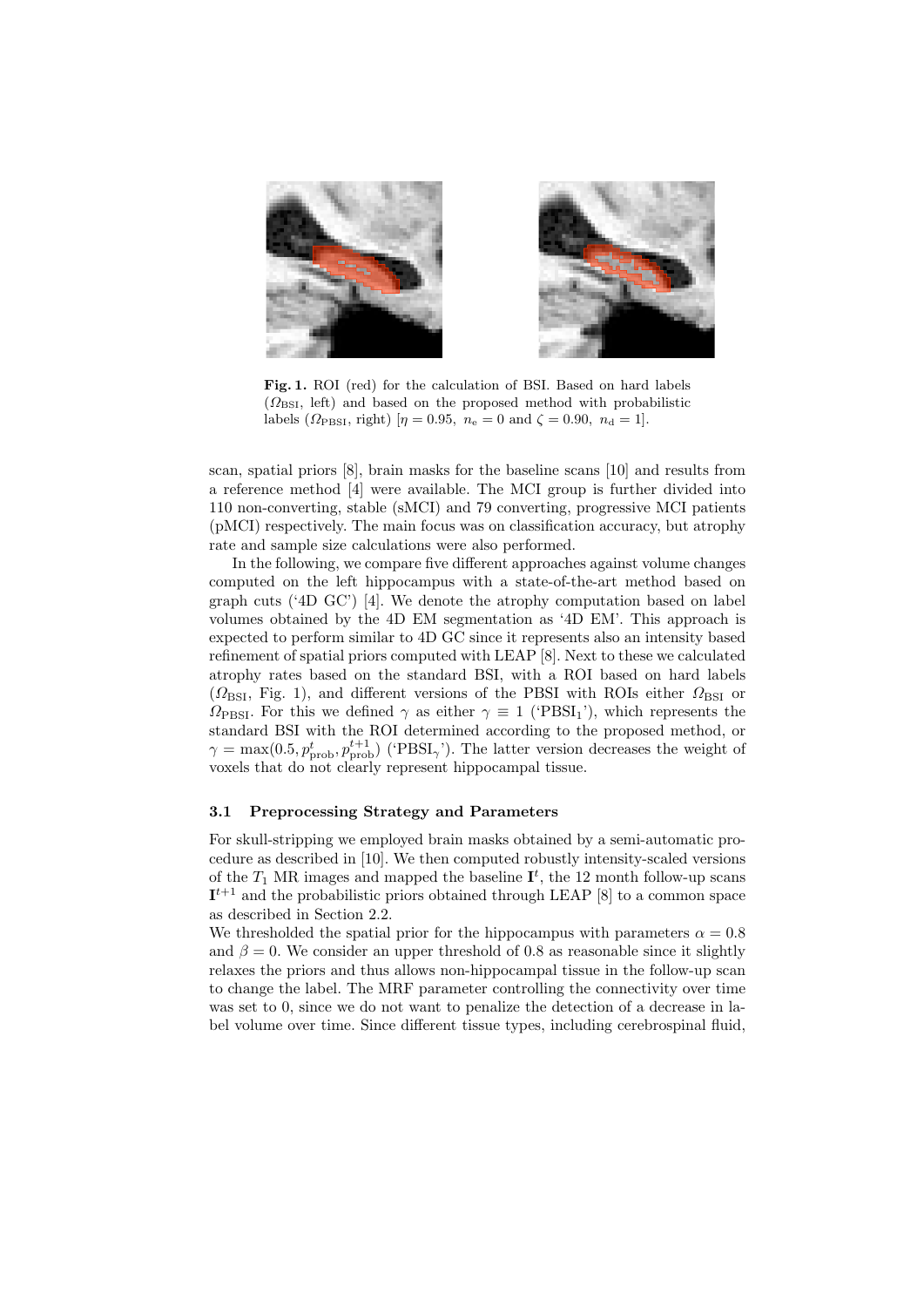white matter and non-hippocampal gray matter, are expected within the region of interest we set the parameter  $K = 4$  and thus model the background with 3 different distributions. The spatial priors for the 3 different background classes were built in a manner based on the probability fraction left undefined by the hippocampal prior and intensities of the images. For a maximum intensity value of 255, the lower and upper bounds for the clipping function were set to  $\xi_{\text{low}} = 75$ and  $\xi_{\text{high}} = 125$ . As parameters for erosion and dilation we used  $\eta = 0.95$ ,  $n_e = 0$ and  $\zeta = 0.90$ ,  $n_d = 1$  respectively. We chose parameters without explicit training and kept them fixed for all evaluations.

## 3.2 Classification Accuracy

We employed a bootstrapping approach, as used in [4], to separate clinical groups based on atrophy rates. We randomly selected 75% of the subjects for each group and classified the remaining 25% based on their difference from the mean estimated on the training sets. Specificity, sensitivity and accuracy averaged over 1000 runs are shown in Table 1. As expected, classification rates for the 4D GC and the 4D EM approach are comparable. For the sMCI-pMCI comparison, 4D GC performs 1.8% better than the EM approach. When directly comparing these intensity-based approaches, one needs to consider that the preprocessing procedures were different while the same spatial LEAP-priors were used. All BSI based methods clearly outperform 4D GC and 4D EM in sMCI-pMCI classification. For classification we observed best results for  $\text{PBSI}_{\gamma}^{\Omega_{\text{BSI}}}$  which is evaluated on a comparably rough ROI based on hard labels but incorporating spatial hippocampal information. It should be pointed out that the standard BSI is evaluated on a larger, potentially a too large, ROI  $\Omega_{\text{BSI}}$  and thus not necessarily based on hippocampal structure alone.

| Method                                                            | Statistics  | $CN-pMCI$           | $CN-AD$   | $sMCI-pMCI$ $sMCI-AD$ |           |
|-------------------------------------------------------------------|-------------|---------------------|-----------|-----------------------|-----------|
| 4D GC                                                             | Spec./Sens. | 69.9/65.4 75.8/68.5 |           | 69.4/62.0             | 74.2/65.8 |
|                                                                   | Accuracy    | 68.0                | 72.6      | 66.3                  | 70.6      |
| 4D EM                                                             | Spec./Sens. | 68.7/63.0           | 76.8/66.8 | 66.7/61.3             | 73.2/64.7 |
|                                                                   | Accuracy    | 66.3                | 72.4      | 64.5                  | 69.6      |
| $\overline{\text{BSI}^{\Omega_{\text{BSI}}}}$                     | Spec./Sens. | 70.8/71.4           | 75.4/69.1 | 71.5/69.6             | 76.1/63.1 |
|                                                                   | Accuracy    | 71.1                | 72.7      | 70.7                  | 70.5      |
| $\left \text{PBSI}^{\Omega_{\text{PBSI}}}_1\right $               | Spec./Sens. | 70.5/68.6           | 74.1/69.7 | 73.1/66.4             | 77.1/64.1 |
|                                                                   | Accuracy    | 69.7                | 72.2      | 70.3                  | 71.6      |
| $\big  \text{PB}\overline{\text{SI}_\gamma^{\Omega_{\rm{BSI}}}}$  | Spec./Sens. | 72.7/70.7 77.1/66.5 |           | 74.3/66.0             | 80.6/61.6 |
|                                                                   | Accuracy    | 71.9                | 72.5      | $\bf 70.8$            | 72.5      |
| $\left \mathrm{PBSI}^{\varOmega_{\mathrm{PBSI}}}_{\gamma}\right $ | Spec./Sens. | 72.7/67.1           | 76.5/64.5 | 75.3/61.5             | 78.9/58.4 |
|                                                                   | Accuracy    | 70.3                | 71.3      | 69.6                  | 70.2      |

Table 1. Classification results based on the left hippocampus in  $\%$  obtained using a 25% leave-one-out strategy for separating AD groups obtained with 4D GC, 4D EM,  $\text{BSI}^{\Omega_{\text{BSI}}}, \text{PBSI}_{1}^{\Omega_{\text{PBSI}}}, \text{PBSI}_{\gamma}^{\Omega_{\text{BSI}}}$  and  $\text{PBSI}_{\gamma}^{\Omega_{\text{PBSI}}}.$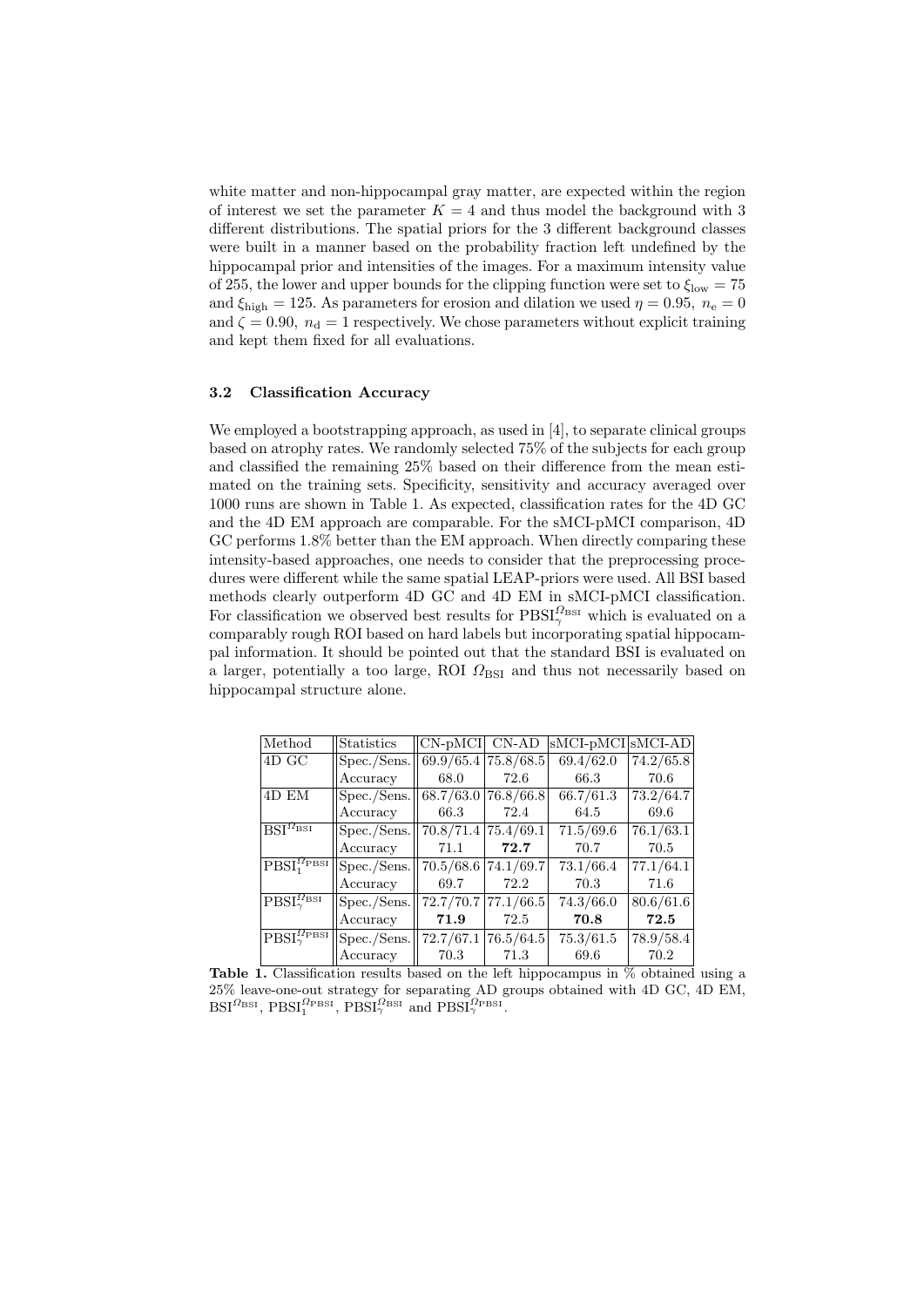#### 3.3 Atrophy rates

Mean and standard deviation of the atrophy rates used for classification are shown in Table 2. Since volume loss depends on different factors, such as age, it is difficult to accurately predict atrophy rates [3]. However, compared to other methods and rates based on manual segmentations, as for example  $[1]$ ,  $\text{PBSI}_1$ especially BSI seem to consistently overestimate atrophy rates. This may be due to the fact that without considering spatial information BSI potentially includes too many voxels at the boundaries, especially in the standard BSI where the ROI is defined using hard labels. Thus a decrease in intensity might contribute to the measured atrophy rate without considering if a voxel belongs to the hippocampus at all. In the presented framework we are able to calculate more realistic rates since we relax this problem by incorporating spatial information. This is confirmed by the atrophy rates presented for  $\text{PBSI}_{\gamma}$ .

|              |                      | 4D GC |      |      |                                                                                                                                                               |      | 4D EM   BSI <sup><math>\Omega</math></sup> BSI   PBSI $_{\gamma}^{\Omega_{\rm B}}$ PBSI $_{\gamma}^{\Omega_{\rm B}}$ PBSI $_{\gamma}^{\Omega_{\rm B}}$ PBSI $_{\gamma}^{\Omega_{\rm B}}$ PBSI |
|--------------|----------------------|-------|------|------|---------------------------------------------------------------------------------------------------------------------------------------------------------------|------|-----------------------------------------------------------------------------------------------------------------------------------------------------------------------------------------------|
|              | Normal               |       |      |      |                                                                                                                                                               |      | $\vert -1.1 \vert (2.0) \vert -2.0 \vert (2.9) \vert -2.4 \vert (5.2) \vert -1.9 \vert (4.3) \vert -1.3 \vert (3.1) \vert -1.1 \vert (2.9) \vert$                                             |
| Atrophy SMCI |                      |       |      |      |                                                                                                                                                               |      | $\vert -1.7 \vert (2.3) \vert -2.3 \vert (2.8) \vert -4.0 \vert (6.1) \vert -3.1 \vert (4.7) \vert -2.3 \vert (3.7) \vert -1.9 \vert (3.1) \vert$                                             |
| rates        | $ {\rm pMCI} $       |       |      |      | $\left  -3.1 \right  (2.4) \left  -4.0 \right  (2.9) \left  -7.5 \right  (6.3) \left  -6.0 \right  (5.2) \left  -4.5 \right  (4.0) \left  -3.7 \right  (3.4)$ |      |                                                                                                                                                                                               |
|              | AD                   |       |      |      | $\left  -3.7 \right  (2.5) \left  -4.9 \right  (4.1) \left  -8.9 \right  (8.0) \left  -7.2 \right  (6.5) \left  -5.5 \right  (5.1) \left  -5.5 \right $       |      | $-4.6(4.3)$                                                                                                                                                                                   |
|              | $MCI$ (uncor.)       | 297   | 240  | 349  | 354                                                                                                                                                           | 376  | 393                                                                                                                                                                                           |
|              | Sample MCI (CN-cor.) | 1190  | 2007 | 1105 | 1117                                                                                                                                                          | 1100 | 1102                                                                                                                                                                                          |
| sizes        | AD (uncor.)          | 110   | 176  | 203  | 208                                                                                                                                                           | 209  | 217                                                                                                                                                                                           |
|              | $AD$ (CN-cor.)       | 228   | 504  | 378  | 381                                                                                                                                                           | 366  | 368                                                                                                                                                                                           |

**Table 2.** Mean atrophy rates of the left hippocampus in  $\%$  (top) and sample sizes for atrophy measurement on the MCI and AD group (bottom) for 4D GC, 4D EM,  $BSI^{\Omega_{\rm BSI}}$ ,  $PBSI_1^{\Omega_{\rm BISI}}$ ,  $PBSI_{\gamma}^{\Omega_{\rm BSI}}$  and  $PBSI_{\gamma}^{\Omega_{\rm BISI}}$ . Standard deviation in brackets. Corrected sample sizes were computed on the excess change over normal aging.

### 3.4 Sample Sizes

In a hypothetical two-arm study, the required study population to measure a specified change in atrophy rate is of particular interest. We present estimated sample sizes to detect a 25% change in atrophy rate (effect size  $\Delta = 0.25\mu$ ) for the MCI (pMCI and sMCI) and AD patient group in Table 2. We selected a power  $(1 - \beta)$  of 0.8 ( $z_{1-\beta} \approx 0.84$ ) and significance  $\alpha$  of 5% ( $z_{1-\alpha,05/2} \approx 1.96$ ). Following recent communication in the neuroimaging community [11], discussing the importance of relating atrophy rates in dementia to normal atrophy during aging, we provide sample sizes that are both corrected and uncorrected for normal aging. We observed comparable corrected sample sizes for MCI for all evaluated methods, so that no significant difference can be assumed. Sample sizes for AD are smallest for 4D GC.